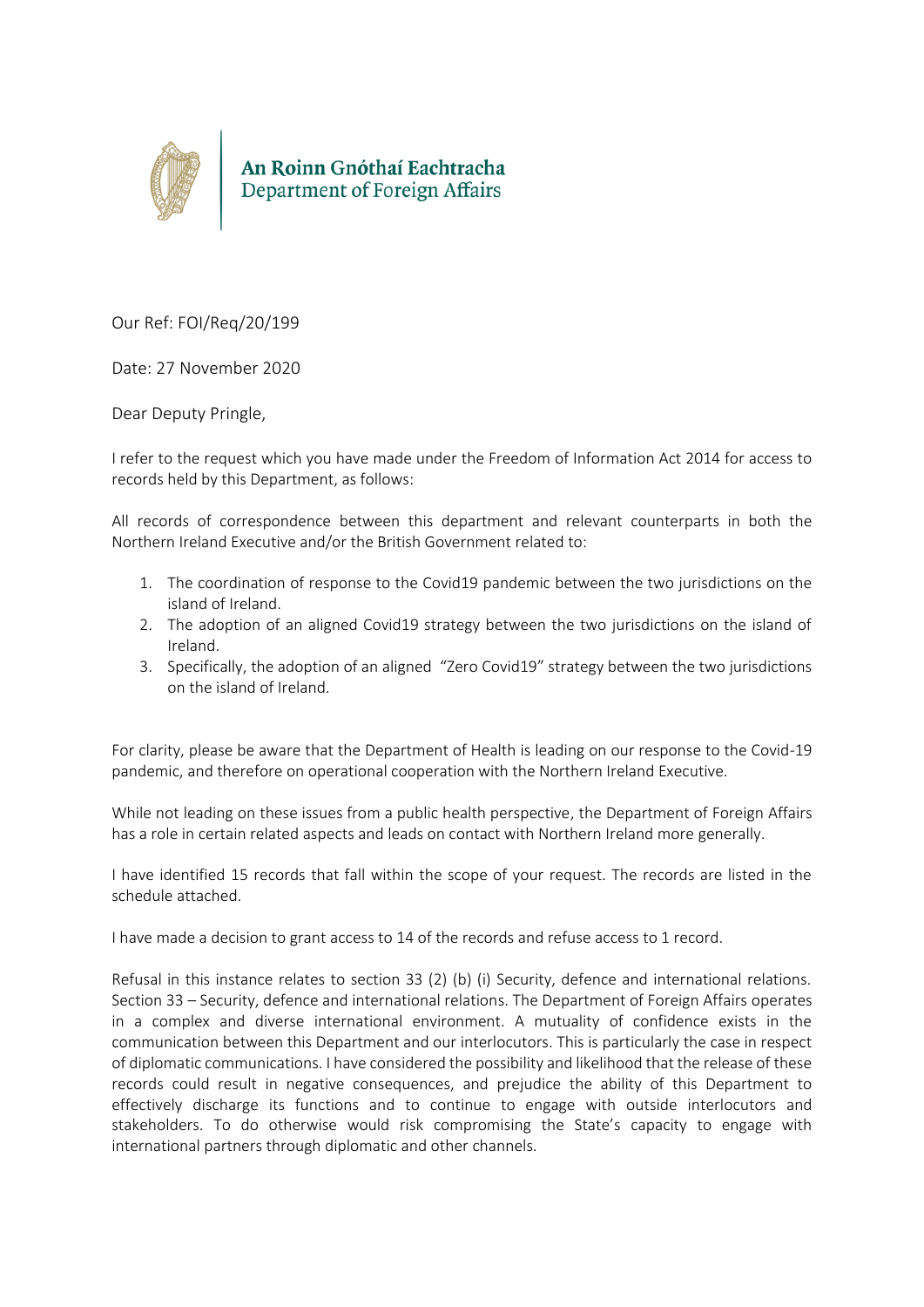There is regular and ongoing North-South contact and cooperation on the island in response to COVID-19 at both operational and political level. As public health measures are under constant review in both jurisdictions, it is agreed to be essential to maintain strong North-South collaborative arrangements and, wherever possible, consistency of approach.

In April, this cooperation was formalised in a Memorandum of Understanding (MoU) on the public health response to the pandemic between the Government and Northern Ireland Executive by then Minister for Health Simon Harris T.D. and Northern Ireland Health Minister Robin Swann and the two Chief Medical Officers.

Further, with the Secretary of State for Northern Ireland, Brandon Lewis, the Minister for Foreign Affairs, Simon Coveney T.D., has jointly chaired a number of conference calls with the First Minister and deputy First Minister and both Health Ministers, to discuss the ongoing response to COVID-19.

Meetings took place in this format on the following dates:

- 14 March 2020
- 31 March 2020
- 9 April 2020
- 30 April 2020
- 19 May 2020
- 9 June 2020
- 12 October 2020

I have not included records related to the arrangements of those meetings in this response. I have, where available, included the press statements issued following these meetings in order to provide some further detail on the issues discussed.

Health is one of the formal areas of North-South cooperation under the North South Ministerial Council (NSMC), through which the existing strong and enduring relationships between health systems and officials on the island of Ireland continue to be strengthened

The response to Covid-19 on the island was also discussed at the NSMC Health and Food Safety meeting on 2 October 2020. The joint communique released following this meeting is included in the records annexed to this request.

## Right of Appeal

Should you wish to appeal this decision, you may do so in writing to the Freedom of Information Unit, Department of Foreign Affairs, 76-78 Harcourt Street, Dublin 2 or by email to [foi@dfa.ie.](mailto:foi@dfa.ie) A fee applies for an appeal for access to non-personal information; the level of this fee has been set at €30. For methods of payment, please contact FOI Unit at [foi@dfa.ie,](mailto:foi@dfa.ie) or 01-4082857.

You should make your appeal within 4 weeks (20 working days) from the date of this notification. However, the making of a late appeal may be permitted in appropriate circumstances. The appeal will involve a complete reconsideration of the matter by a more senior member of the staff of this Department.